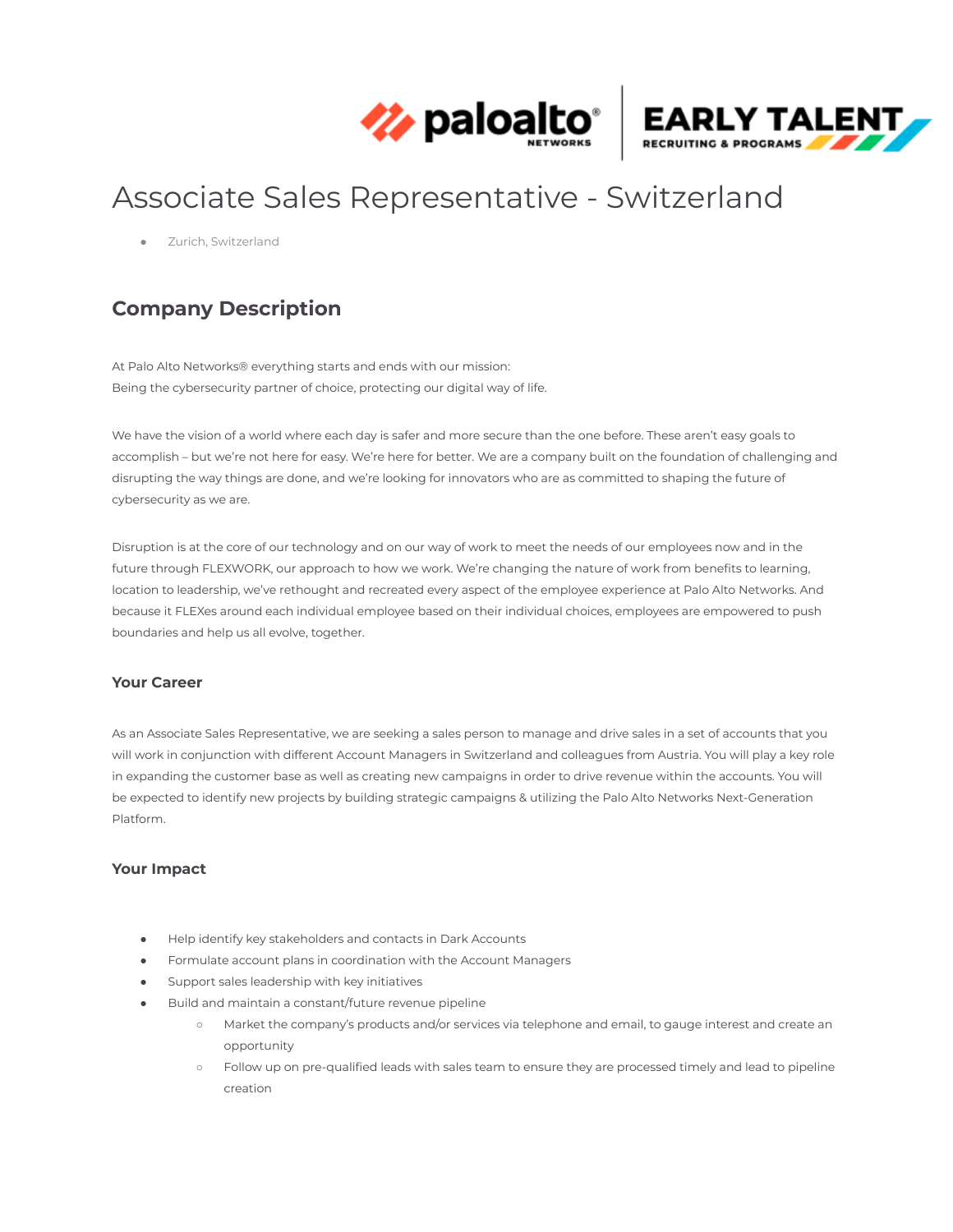- Work closely with Regional Sales leaders and follow up on all leads building up pipeline from marketing and channel campaigns
- Outbound calls to customers for meetings and marketing events
- Document all activities and customer interactions in Salesforce.com
- Use of sales specific data analytics to support sales operations and identify key trends to drive growth
- Stay up-to-date with new products and services, including capabilities and pricing, and on cybersecurity industry trends
- Consistently work towards KPI's/ KSO's set by leaders

#### **Your Experience**

- Previous work experience in inbound and outbound calls and inquiries is a plus
- Ability to understand technical concepts, possess enthusiasm for technology and to articulate clearly to all levels of technical aptitude
- Ability to adapt quickly to a fast-paced environment
- Experience with CRM software (e.g. Salesforce) is a plus but not essential
- Familiarity with MS Excel (analyzing spreadsheets and charts)
- Understanding of sales performance metrics
- Excellent communication and negotiation skills
- Ability to deliver engaging presentations
- Working proficiency in verbal and written in **English is a must**, German or French a plus

Note: This role is aimed at persons who recently completed their graduate/undergraduate degree or bring a max 0-2 years of experience from the start date.

AFTER YOU SUBMIT YOUR APPLICATION HERE IS WHAT HAPPENS NEXT:

- Our recruiters review your application
- If a suitable match we will follow up and arrange pre-screening
- Start date: June- August 2022

#### LEAP EMEA Grad Program

You're graduating or in the very early stages of your career—Exciting! But now you face a new challenge: building a career. In school, your curriculum helped guide you, but your professional life is an open world of possibilities. It can be both exciting and intimidating and we are here to help you find your own path to success.

We have built our company on a foundation of challenging the way things are done, and we're looking for incredible and highly motivated talent to help us continue this trajectory. In return, your career will have a tangible impact – one that's working toward technology that affects every level of society. Join us to help build a more secure future for the world.

#### What is LEAP?

The LEAP program is made up of early-in-career professionals launching into a variety of fields who want to be part of an industry committed to protecting our digital way of life.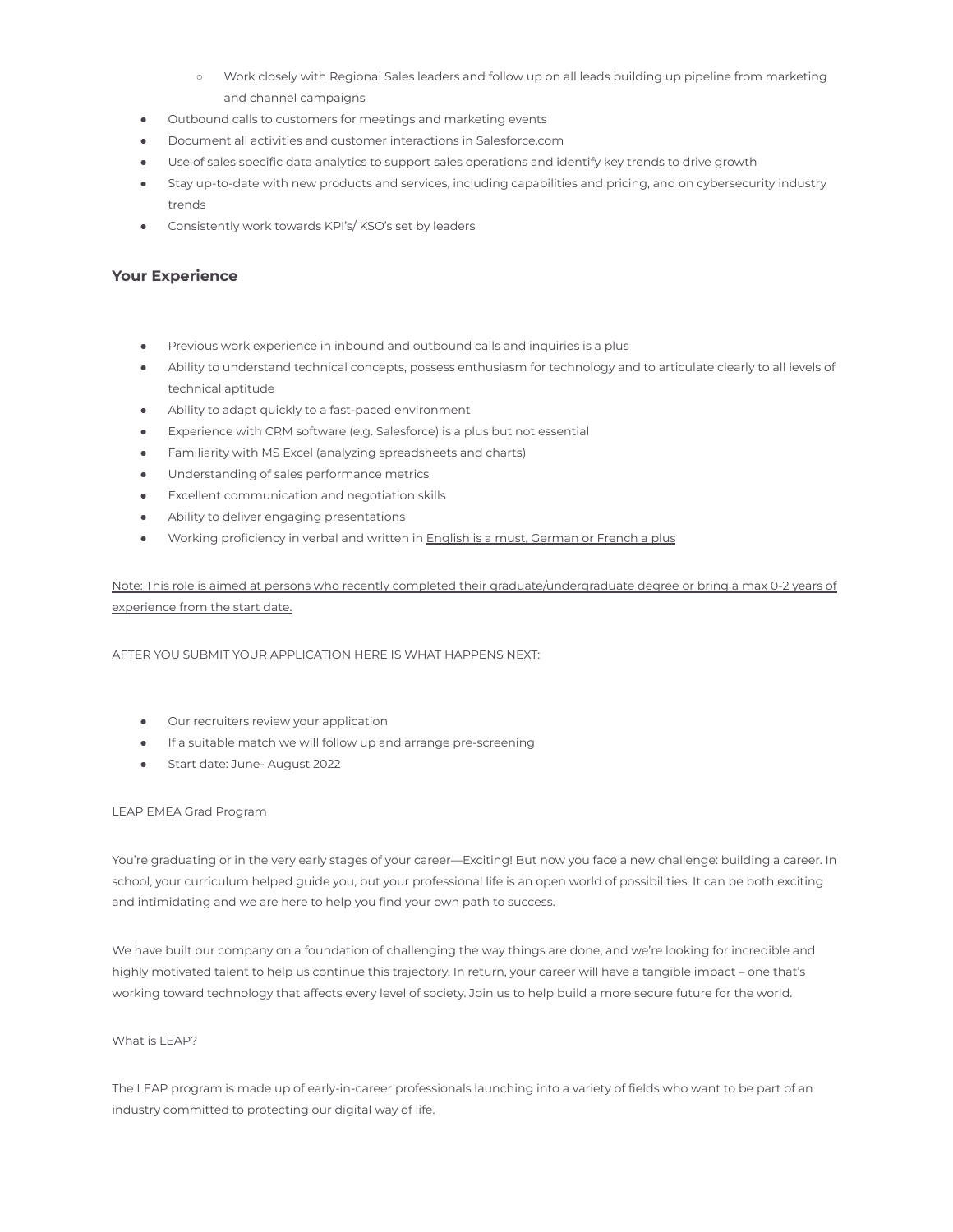LEAP is a two-year-long program designed to equip you with the knowledge and skills to excel in your career. The LEAP Program focuses on skills like communication, adaptability, and performance elevation to help enable you as you launch your career.

We also provide a global community for new grads to create connections with each other throughout the company and throughout the world.

### **Additional information**

The Team

We work hand-in-hand with organizations around the world as they move to a more secure environment. Work with your assigned Regional Sales Managers and Named Accounts Managers, you find and create first meetings & opportunities, forming relationships with organizations seeking a trusted partner.

You are empowered with unmatched systems and tools, including constantly updated research and sales libraries and a team built on joint success. You won't find someone at Palo Alto Networks that isn't committed to your success – with everyone pitching in to assist when it comes to solutions selling, learning, and development.

#### Our Commitment

We're trailblazers that dream big, take risks, and challenge cybersecurity's status quo. It's simple: we can't accomplish our mission without diverse teams innovating, together.

Palo Alto Networks is evolving and changing the nature of work to meet the needs of our employees now and in the future through FLEXWORK, our approach to how we work. From benefits to learning, location to leadership, we've rethought and recreated every aspect of the employee experience at Palo Alto Networks. And because it FLEXes around each individual employee based on their individual choices, employees are empowered to push boundaries and help us all evolve, together.

We are committed to providing reasonable accommodations for all qualified individuals with a disability. If you require assistance or accommodation due to a disability or special need, please contact us at accommodations@paloaltonetworks.com.

Palo Alto Networks is an equal opportunity employer. We celebrate diversity in our workplace, and all qualified applicants will receive consideration for employment without regard to age, ancestry, color, family or medical care leave, gender identity or expression, genetic information, marital status, medical condition, national origin, physical or mental disability, political affiliation, protected veteran status, race, religion, sex (including pregnancy), sexual orientation, or other legally protected characteristics.

We are led by our core values of inclusion and disruption -- it is embedded in every aspect of our company, including Talent Acquisition. You have an opportunity to be a part of our mission to lead the way in becoming the most diverse, equitable and inclusive company in the industry. We are known for innovative solutions which require the best and brightest minds and diverse perspectives.

All your information will be kept confidential according to EEO guidelines.